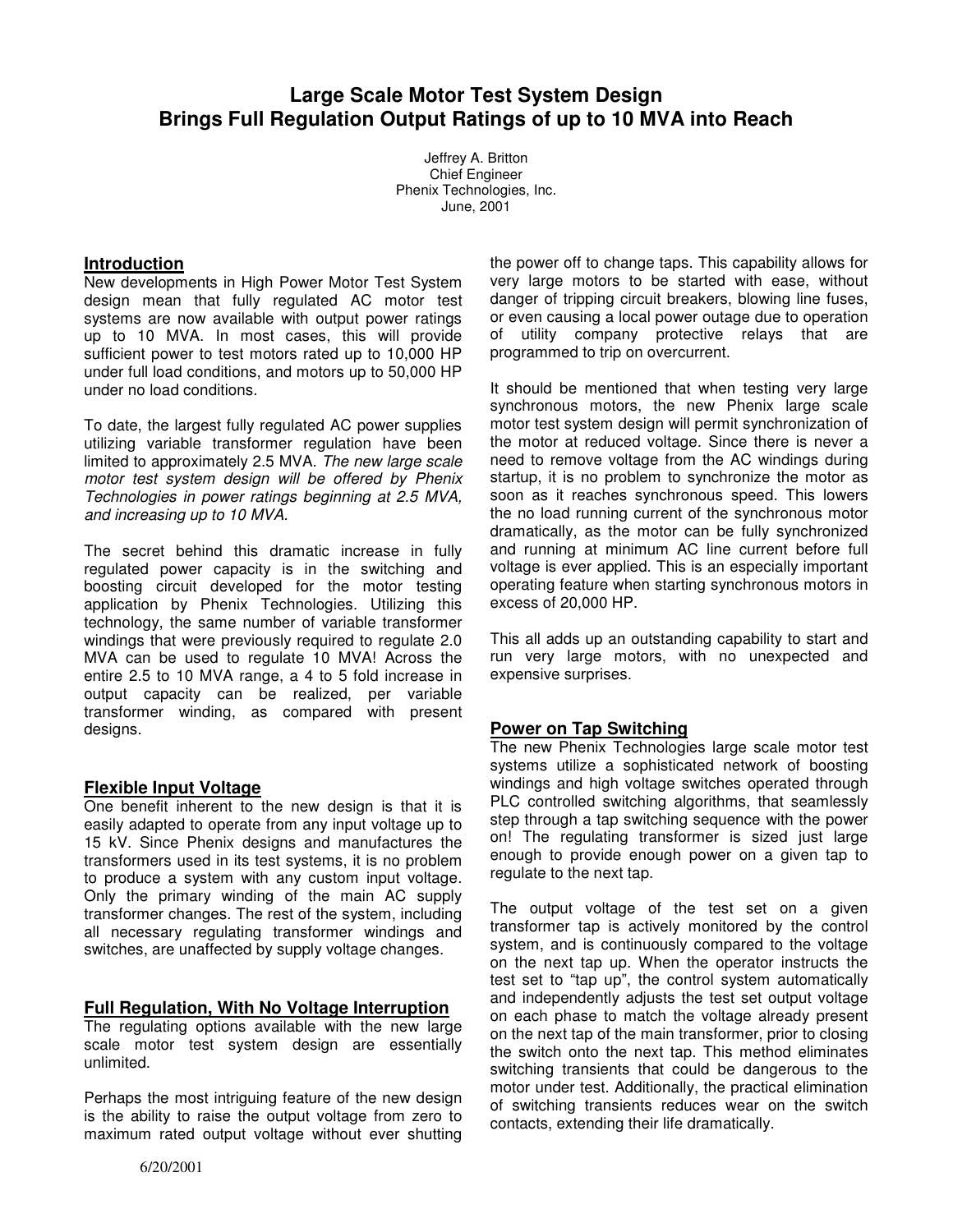## **Automatic Phase Balance**

The fundamental design and operation of the new large scale motor test systems from Phenix require independent phase voltage control. This independent phase control is managed behind the scenes by the control system, with no input required from the operator. What this means for the test operator is that the test set will automatically provide output voltages balanced within 1% at full load, even for phase voltage imbalances of up to 10% seen on the incoming supply. Under light load conditions, even larger imbalances may be corrected.

# **CTVT Regulation**

As always, the Phenix Technologies Column Type Variable Transformer (or CTVT) is used exclusively as the regulating transformer in the high power Phenix Technologies Motor Test System line. The CTVT has the proven track record of a workhorse in the motor testing industry. At present, hundreds of Phenix CTVT's are in operation, each running for many years without the need for significant maintenance. The new large scale motor test system design continues to utilize the CTVT as the regulating transformer, based on its simplicity, durability, and proven effectiveness.

## **No SCR's or Diodes Used In Regulation**

The Phenix CTVT design uses no SCR's or Diodes which may generate large harmonic voltages. This is good both for the motor under test, as well as for other users of power running from the same distribution circuit.

Additionally, the absence of any semiconducting devices used in the AC regulation scheme translates into increased reliability and an overall very rugged system.

## **Across - The - Line Start**

An additional feature that comes as standard equipment on all large scale motor test systems is the capability to perform "Across – The – Line" starts on large motors, at as high a voltage as the input service will permit.

Although it is possible (and recommended) to raise the voltage from zero when starting a repaired motor for the first time, once the integrity of the motor windings has been established, it is recommended to start the motors across the line, at reduced voltage. This will bring the motor up to speed more quickly, as well as simulate actual starting conditions more realistically.

As standard procedure, once the motor has been tested for winding integrity, Phenix recommends that the motor be started across the line at approximately 30% of rated line to line voltage, when testing using the new large scale motor test set design. After the motor is up to speed, the voltage can be raised to rated voltage either manually, or under the automated control of the internal PLC.

In fact, a motor can be started across the line at as high a voltage as the input service to the test set will permit. 30% is generally recognized to be a good compromise between excessively long startup currents, and excessively high startup currents.

# **Overload Capability**

As with all Phenix Technologies high power motor test systems, the standard AC overload duty ratings are included on all models. These overload duty ratings permit the test set to supply 250% of rated output current for one minute, and 110% or rated output current for one hour.

#### **Low Impedance**

All Phenix Technologies new large scale motor test systems feature a low series impedance, resulting in less internal voltage drop in the test set while under load. Low internal voltage drop means increased efficiency, and the ability to get full voltage out - at full load.

## **Software and Automation Features**

All Phenix software and automation features that our customers have come to know and expect are included as standard equipment on the new large scale motor test system designs.

All large scale motor test systems utilize the Allen Bradley Panelview controller, and all systems are provided with the most up to date version of the Phenix WINMTS testing software. This allows the operator to take advantage of exclusive Phenix Technologies motor testing control features, such as:

- Automatic Voltage Control
- Programmable Overloads
- Programmable Alarms and Lockout Features
- Programmable Current Limiting Features

## **Example Output Ratings**

As an example of available AC and DC output ratings, the following specification provides the input and output electrical data for a 5 MVA motor test system, designed and manufactured using the techniques discussed in this paper: